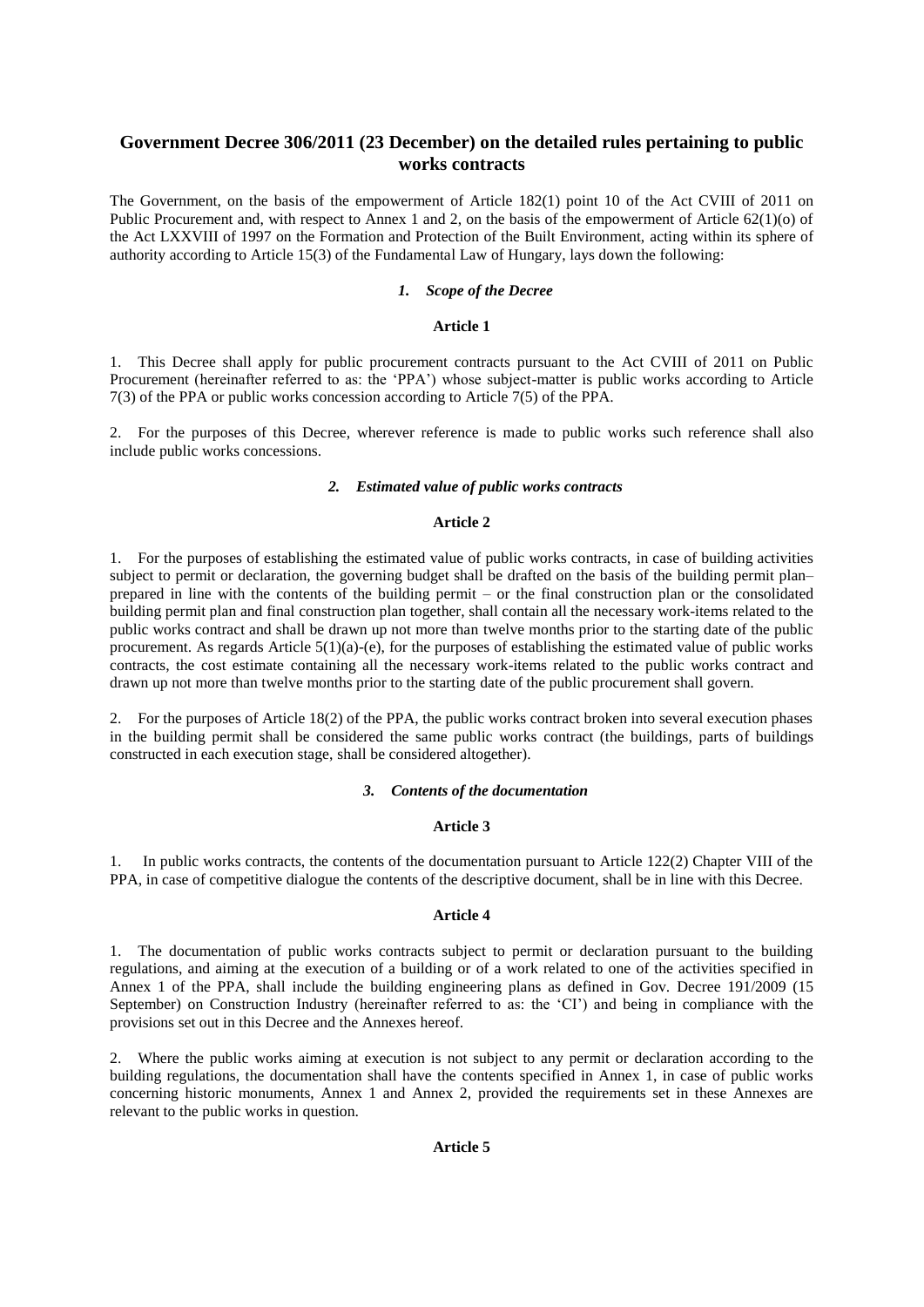Where the public works contract is aimed at execution together with planning of a building or works, or is aimed at the execution together with the planning of a work related to one of the activities specified in Annex 1 of the PPA, the documentation shall be prepared by the contracting authority with the contents specified in Annex 1. In case of public works aiming at execution and planning, the documentation shall be prepared on the basis of a legally binding building permit or construction permit and the documentation forming part thereof, except

- (a) where the building activity is not subject to an official building permit,
- (b) in case of contract award procedures using support from European Union Cohesion Funds, aiming at the execution of a specific type of building according to the Act on the Formation and Protection of the Built Environment (hereinafter referred to as: the 'FPBE'),
- (c) in case of contract award procedures for the implementation of water projects,
- (d) in case of contract award procedures for the realization of buildings needed for the performance of activities pursuant to Article 3(k)-(q) of the Act XLII of 2000 on Waste Management,
- (e) in case of public works contracts subject to the Act on the Acceleration and Simplification of the Implementation of Investments of Distinguished Importance in Terms of National Economy.

2. As regards paragraph 1, in the course of public works for execution and planning, the task related to the planning to be made by the winning tenderer may consist of the drawing up of the building engineering plans, except in case of paragraph 1(a)-(e), where the task related to the planning to be made by the winning tenderer may also include the obtaining of the building permit or establishment licence, as well as the drawing up of the technical design documentation needed therefor.

3. The documentation may be the building engineering plans as defined in the CI – complying with the provisions set out in this Decree – in case of public works contracts for execution and planning, and in such a case the task to be made by the winning tenderer consists of the performance of certain additional planning tasks.

4. The contracting authority shall assure in the terms of the contract concluded with the designer that the winning tenderer be entitled to rework, redesign the project plans – placed at his disposal by the contracting authority – as required by the planning task to be made by him, without any obligation to pay a fee.

5. As regards Article 24(3) of the PPA, in the contract award procedures for execution, or execution together with planning or, following an (outline) building permit plan, the preparation of further plans for the same building, the participation of the designer which has prepared the plan forming the basis of the documentation – specified in Article 49 of the PPA – of such contract award procedure, does not result in a distortion of competition and does not qualify as a conflict of interests, provided such designer does not participate in any other manner in the preparation of the contract award procedure.

## **Article 6**

1. Where the use of the competitive dialogue is justified by the fact that the contracting authority would not be able to define the public procurement technical specifications concerning the subject-matter of the public procurement or would not be able to define it in the detail needed for using open or negotiated procedure, the descriptive document shall be drawn up according to the requirements set in Annex 1.

2. For the purposes of framework agreements, the unpriced budget included in the documentation of the procedure for the conclusion of the framework agreement shall only enumerate each item constituting the subject-matter of the framework agreement and to be priced at standard prices, without giving any further detail, if no further information is available in the first phase of the procedure.

# *4. Reserve fund*

#### **Article 7**

1. Where the contracting authority intends to provide for a reserve fund pursuant to Article 125(9) of the PPA in the contract, the rules pertaining to the use of the reserve fund shall be set out in detail in the contract or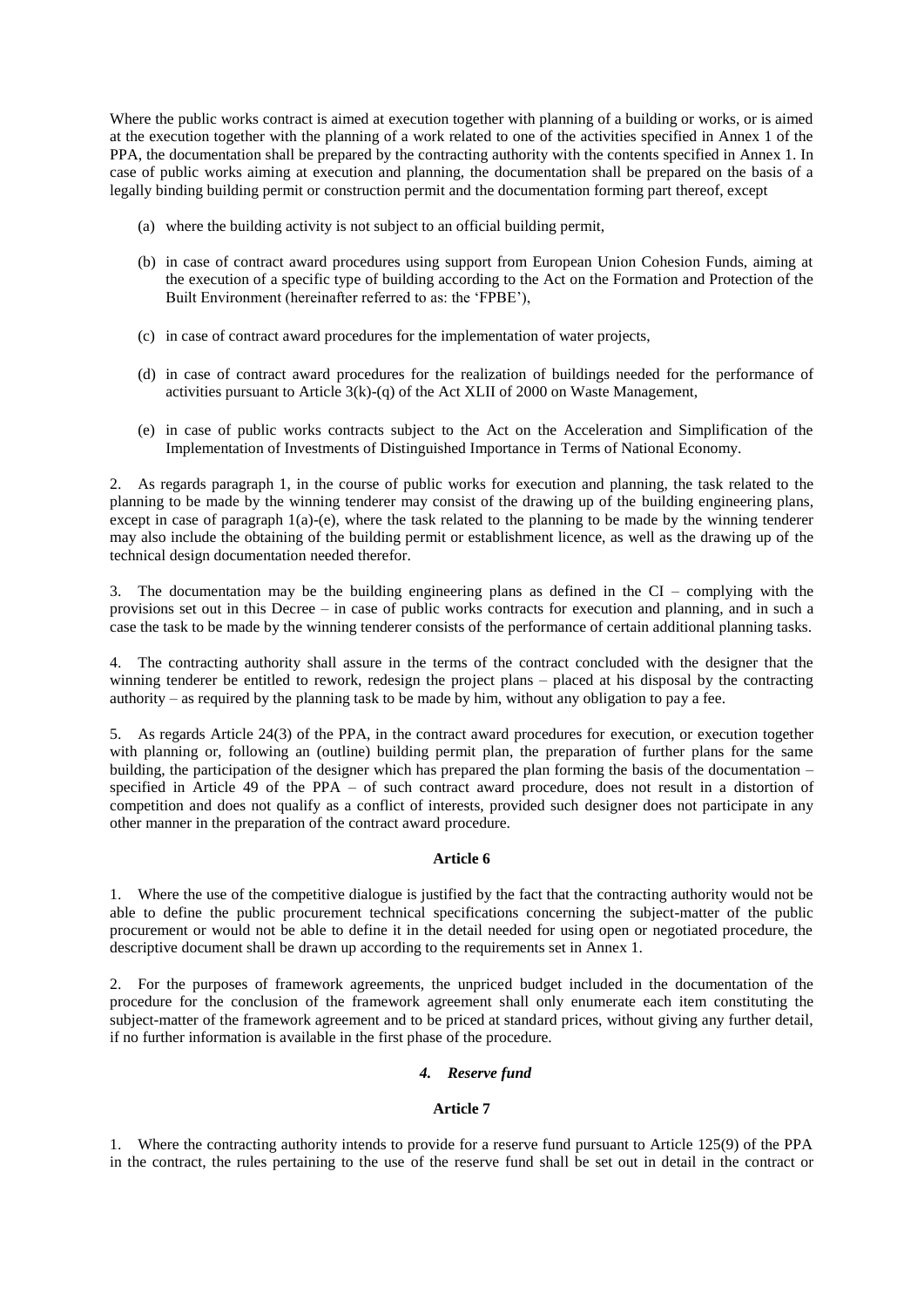contract terms forming part of the documentation in advance and the value of such fund shall be indicated therein.

2. Such reserve fund may only be employed for the purposes of the consideration of work necessary for the execution of public works, the proper and safe use.

3. For the purposes of paragraph 2, under the PPA, use of the reserve fund does not necessitate the amendment of the contract or the conduct of the contract award procedure, if the contract clearly sets out, in a way that ensures the opportunity for all tenderers to learn of it in advance, the possible cases and financial criteria of the use of the reserve fund.

4. The reserve fund shall be taken into consideration by the contracting authority when calculating the estimated value of the public procurement.

#### *5. Registration by a chamber*

#### **Article 8**

1. In procedures pursuant to Part Two of the PPA, in case of economic operators performing execution activities, the contracting authority shall be bound to stipulate in the notice launching the procedure, on the basis of Article 57(1)(d) of the PPA, the requirement of being registered in the list of entities performing execution activities specified in the CI or, in case of an economic operator which is not established in Hungary, the requirement of being registered in the list of his country of establishment (provided the law of the country in which he is established prescribes such registration).

2. In case of any doubt, the contracting authority may request the supply of missing information pursuant to Article 67 of the PPA from the tenderer or candidate and in the course of the supply of missing information the tenderer or candidate shall indicate which economic operator designated in the tender or request to participate does not perform such implementation activities or which economic operator do perform implementation activities requiring registration on the list of entities performing implementation activities according to the CI.

### *6. Liability Insurance*

## **Article 9**

In case of public works, the party entering into the contract as tenderer shall purchase liability insurance not later than by the date of conclusion of the contract, or shall extend his existing liability insurance to the extent and value prescribed by the contracting authority in the notice launching the procedure or in the documentation.

#### *7. Rules pertaining to subcontractors*

### **Article 10**

In the course of the performance of the contract, the party entering into the contract as contracting authority or the person (organization) acting on behalf of it shall verify on the basis of data included in the construction log that the subcontractor participating in the performance complies with the provisions set out in Article 128(2)-(3) of the PPA.

## **Article 11**

In the contract concluded with the subcontractor, the guarantee stipulated by the party entering into the contract as tenderer for his claims related to non-performance or defective performance by the subcontractor may not exceed ten-ten per cent (10–10 %) of the consideration – as specified in the contract – before the Value Added Tax (hereinafter referred to as: 'VAT') is added.

#### *8. Payment of the consideration in case of public works contracts*

#### **Article 12**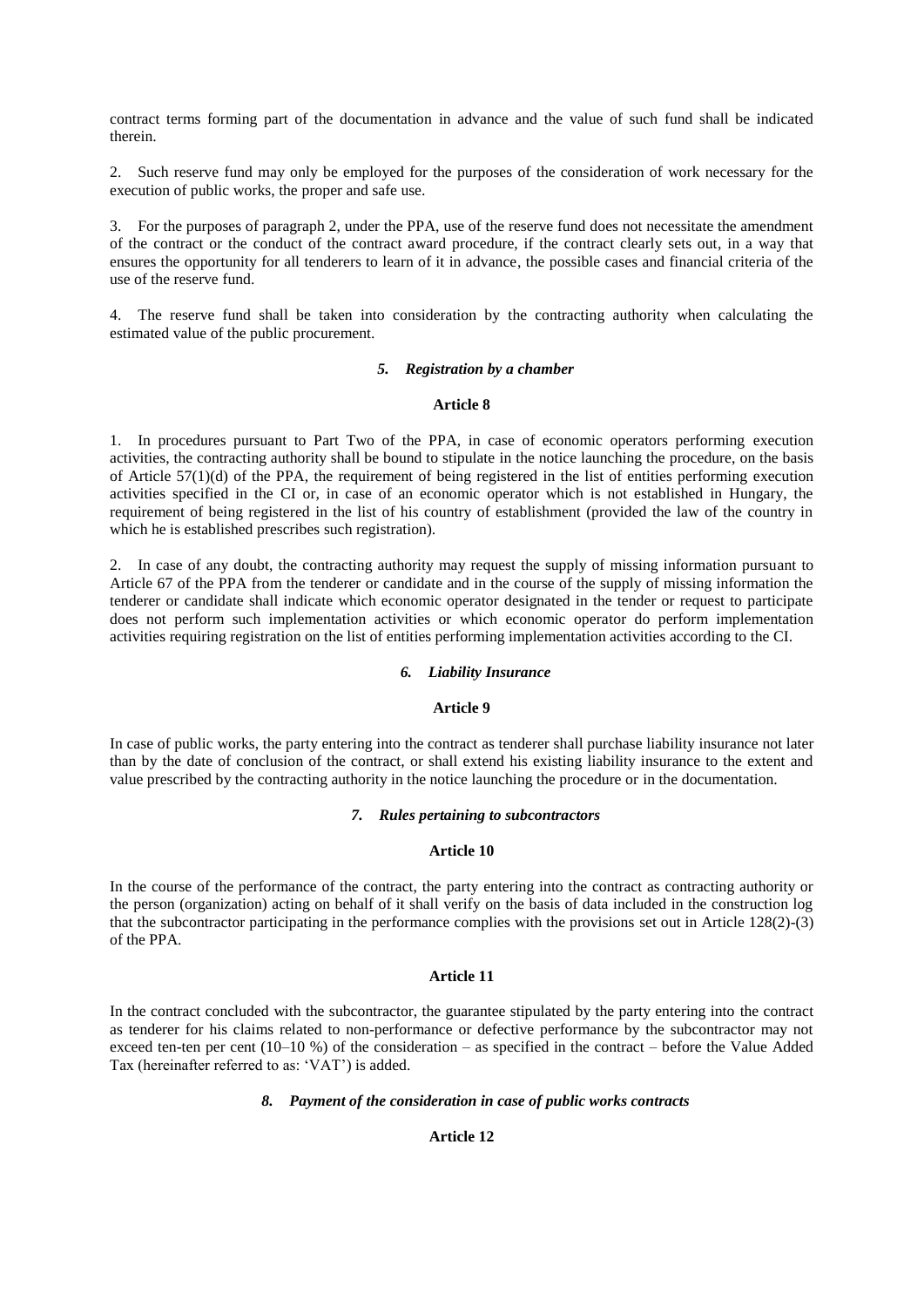1. Upon request of the tenderer, the advance pursuant to Article 131(1) of the PPA shall be paid by the party entering into the contract as contracting authority – or in case of projects using support, in the course of payment to contractors, the entity obliged to pay – not later than fifteen days after the handover of the construction site, except for the case specified in paragraph 2.

2. Where the contracting authority provides for the payment in advance of an amount larger than the amount specified in Article 131(1) of the PPA, the payment of the advance may be made in several instalments and only the first instalment shall be paid not later than 15 (fifteen) days after the handover of the construction site.

3. The amount of the advance as defined in paragraph 1 shall be calculated on the basis of the value of the full net consideration specified in the contract. The amount of the mandatory advance shall not be affected by any amendment to the contract.

### **Article 13**

1. In case of contracts setting a time limit for performance exceeding six months and at the same time setting a net consideration exceeding fifty million forints (HUF 50,000,000), the contracting authority shall provide for partial invoicing broken into periods suitable for the characteristics of the public works in question or into execution phases.

2. For the purposes of paragraph 1, in case of public works contracts below one thousand million forints (HUF 1,000,000,000) net of VAT, the contracting authority shall provide for the submission of not less than 4 (four) partial invoices (including the final invoice).

3. For the purposes of paragraph 1, in case of public works contracts exceeding one thousand million forints (HUF 1,000,000,000) net of VAT, the contracting authority shall provide for the submission of not less than 6 (six) partial invoices (including the final invoice).

4. The contracting authority shall in all cases provide for the issuing of the first partial invoice not later than the delivery of an actual performance of 25 % of the contract value net of VAT.

5. The total value of the advance and the payments made on the basis of partial invoices may not be less than 70 % of the contract value net of VAT.

6. The amount of the advance shall be established in line with the performance actually delivered under the contract, as approved by the contracting authority in a certificate of performance, noting that the value of the net consideration specified in the partial invoice may not exceed the realized value of the contract.

## **Article 14**

1. Contrary to the provision set out in Article 130(3) of the PPA, where the party entering into the contract as tenderer employs a subcontractor for the performance of the contract, the party entering into the contract as contracting authority, or in case of support from the European Union, in the course of payment to the contractors, the entity obliged to pay (for the purposes of this Article, hereinafter jointly referred to as: 'the party entering into the contract as contracting authority') shall pay the consideration according to the following rules:

- (a) the parties entering into the contract as tenderer shall make a declaration to the contracting authority not later than the issuing date of the acknowledgement of performance, stating who is entitled for which sum among them;
- (b) all the parties entering into the contract as tenderer shall make a declaration not later than the issuing date of the acknowledgement of performance, stating the subcontractors involved by them are entitled for which sum one by one, and at the same time shall invite them to issue these invoices;
- (c) all the parties entering into the contract as tenderer are entitled to issue their invoice after the acknowledgement of performance, specifying in the invoice the degree of performance actually delivered by the subcontractor and the degree of performance actually delivered by the tenderer;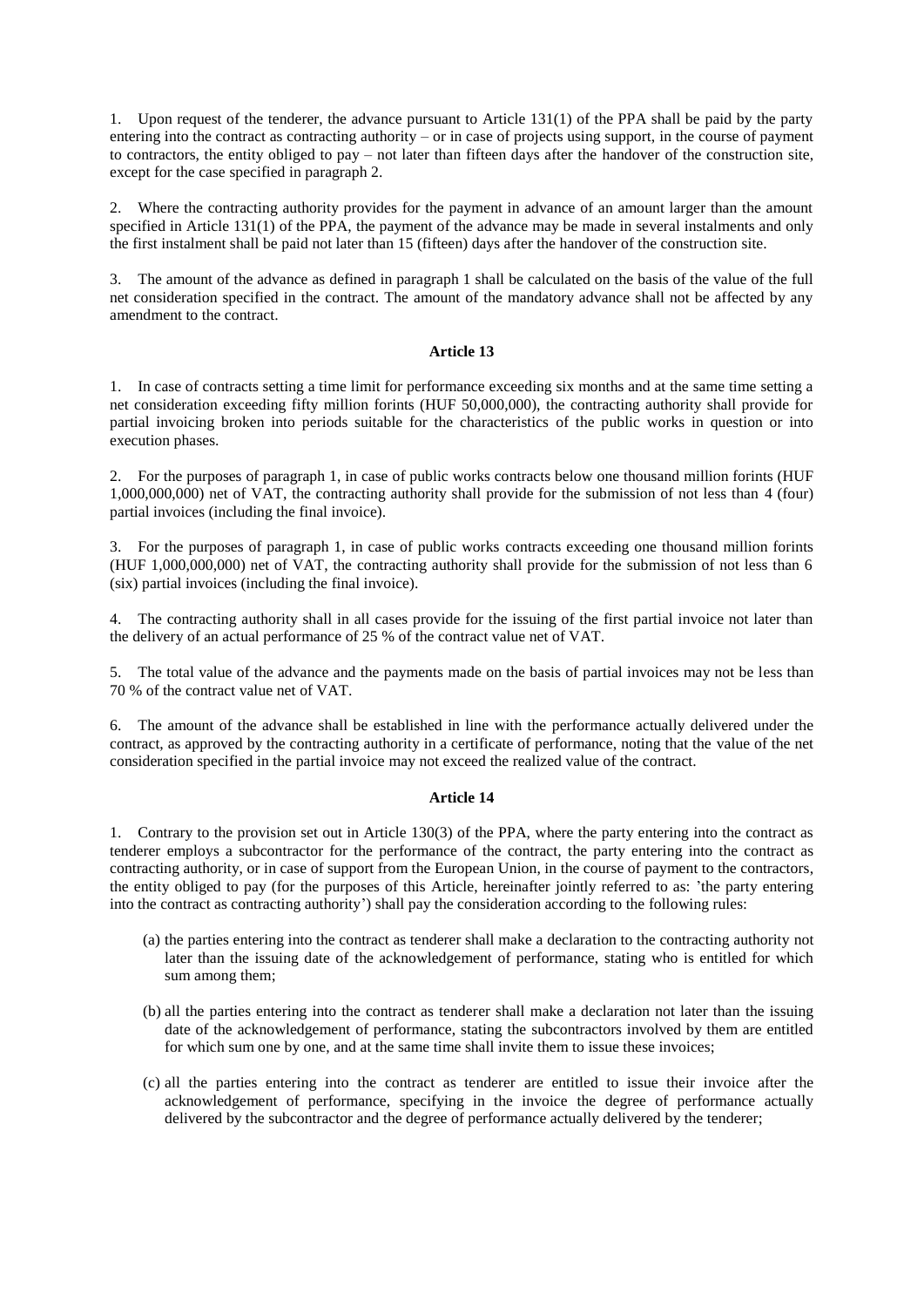- (d) the party entering into the contract as contracting authority shall transfer the consideration to be paid for the performance delivered by the subcontractor specified in the invoice as per point (c) to the tenderers within fifteen days;
- (e) the party entering into the contract as tenderer shall pay the invoices of the subcontractors without delay, or withhold it, or withhold a part of it, according to Article 36/A (3) of the Act XCII of 2003 on the Rules of Taxation (hereinafter referred to as: the 'Art'), or withhold part of the fee of the subcontractor according to the contract concluded with the subcontractor;
- (f) the parties entering into the contract as tenderer shall hand over the copies of certifications of the transfers as per point (e), or the copy of the joint tax certification showing public debt of the subcontractor to the party entering into the contract as contracting authority (the latter shall be handed over to allow the party entering into the contract as contracting authority to establish that the party entering into the contract as tenderer has acted legally by not having paid the whole sum to the subcontractor);
- (g) the consideration of the performance delivered by the principal to the contract, as specified in the invoice submitted by the parties entering into the contract as tenderer shall be transferred by the party entering into the contract as contracting authority within 15 (fifteen) days to the parties entering into the contract as tenderers, if the latter have fulfilled their payment obligation regarding Article 36/A of the Art. as well;
- (h) if any of the parties entering into the contract as tenderer does not fulfil its obligation stipulated in point (e) or (f), the contracting authority shall safekeep the remaining part of the consideration and this shall be due the tenderer if it certifies that it has fulfilled its obligation stipulated in point (e) or (f) or certifies with an authentic document that the subcontractor or expert is not entitled to the sum or part of the sum declared by the tenderer according to point (b);
- (i) in case of contract award procedures carried out wholly or partially with the support of the European Union, the time limit stipulated in point (d) shall be thirty days.

2. The parties to the contract may only agree on deferred payment pursuant to Article 130(4) of the PPA in case of the consideration specified in paragraph 1(g). Article 136/A(3) of the Art. may only be applied to the party entering into the contract as tenderer up to the amount specified in paragraph  $1(g)$ .

3. If the party entering into the contract as contracting authority pays the consideration in several parts, paragraphs 1-2 shall apply to all parts.

4. Where the winning tenderer (tenderers) set up a project-company in order to perform the public procurement contract, for the purposes of this Article, the party entering into the contract as winning tenderer shall mean the project-company.

#### *9. Public works concerning historic monuments*

#### **Article 15**

## **1. Public works concerning historic monuments are public works classified as building activities being the subject of an official building permit executed on historic monuments defined in the Act on Protection of Cultural Heritage.**

2. In the case of contract award procedures of public works concerning historic monuments, in compliance with the provisions set out in a separate act of legislation on the certification of suitability and the verification of the non-existence of the grounds for exclusion in contract award procedures, the contracting authority shall prescribe the following, as regards technical and professional ability:

- (a) the description of major works carried out over the past five years, concerning a historic monument, being of the same size and nature as the work ordered for the historic monument constituting the subject-matter of the public procurement, and
- (b) the contracting authority shall also prescribe that the tenderer or candidate indicate the name, qualifications, professional experience of the experts (bodies) and managers that he intends to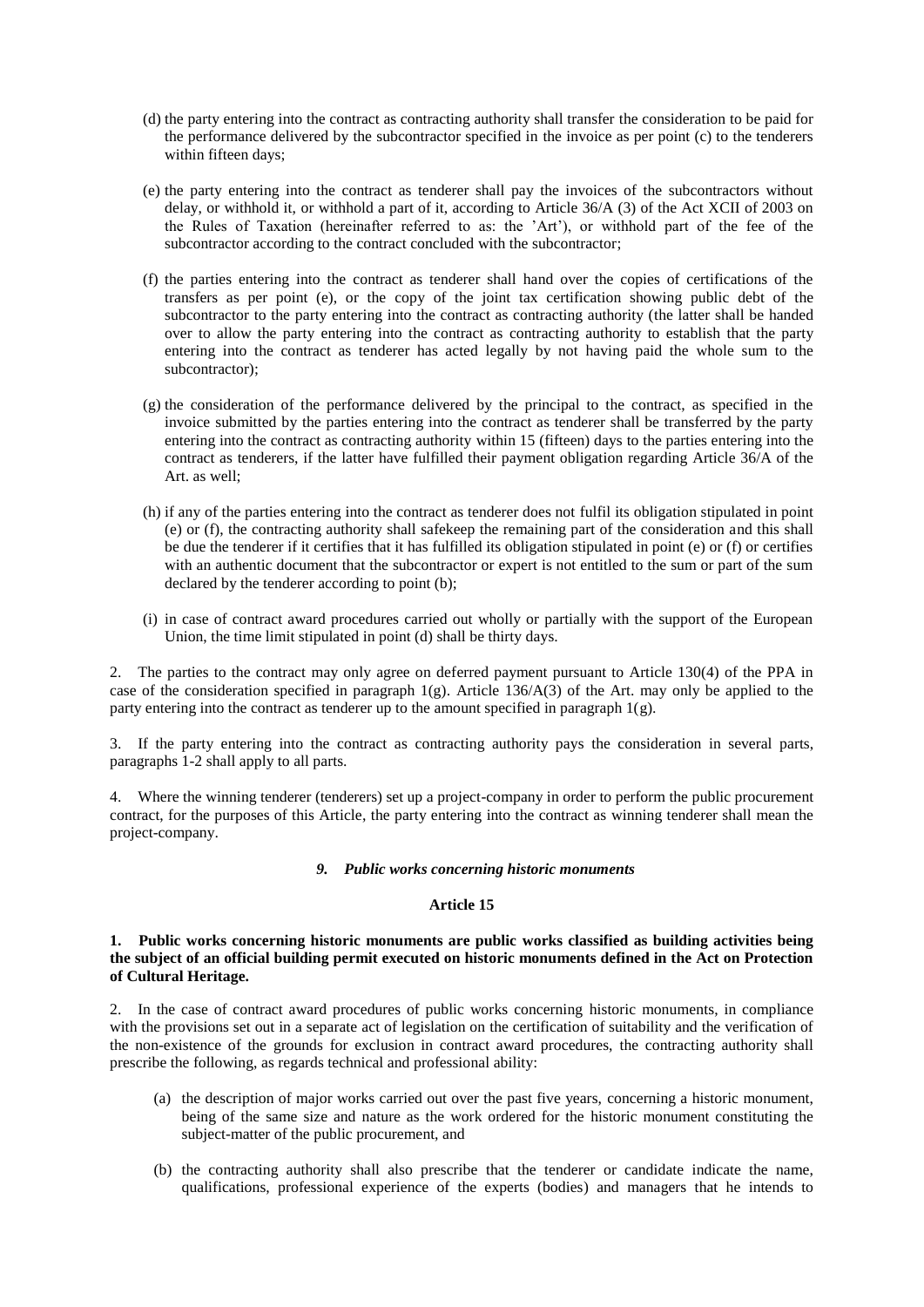involve in the performance of the contract – at least regarding the ones who will perform the next task –, and certify that the concerned persons (bodies) are entitled to perform the task:

- (ba) responsible technical manager,
- (bb) restorer, by professional branches, if the public procurement concerns restoration as well,
- (bc) an expert of historic buildings, if the construction permit requires it.

3. Where the reference work described for the certification of suitability has not been performed in Hungary, historic monument shall mean listed as a historic monument or equivalent thereto under the law of the country in question.

4. The public works documentation of listed properties shall include, in addition to the documents specified in Annex 1, at least the documents specified in Annex 2, approved in the building permit.

#### *10. Public works concessions*

### **Article 16**

Considering the provisions set out in Article 7(5) of the PPA, the rules pertaining to the payment of the consideration shall not be applied in case of public works concessions.

#### *11. Final provisions*

#### **Article 17**

1. This Decree shall enter into force on 1 January 2012.

#### **Article 18**

1. The provisions of this Decree shall be applied for public procurements started after its entering into force and for contracts concluded on the basis of contract award procedures launched after its entering into force. Article 5(4) shall not apply where the contract was concluded with the designer prior to the entering into force of this Decree.

2. For the purposes of public procurements started prior to 1 January 2012, the provisions set out in the Gov. Decree 215/2010 (9 July) on the contents of the documentation to be drawn up in contract award procedures in case of public works contracts shall apply.

## **Article 19**

The Gov. Decree 215/2010 (9 July) on the contents of the documentation to be drawn up in contract award procedures in case of public works contracts, shall be repealed.

#### **Article 20**

This Decree, together with the PPA, shall serve the purpose of compliance with Directive 2004/18/EC of the European Parliament and of the Council of 31 March 2004 on the coordination of procedures for the award of public works contracts, public supply contracts and public service contracts, as well as Directive 2004/17/EC of the European Parliament and of the Council of 31 March 2004 coordinating the procurement procedures of entities operating in the water, energy, transport and postal services sectors.

#### *Annex 1 to Gov. Decree 306/2011 (23 December)*

#### *Contents of the documentation drawn up for public works contracts*

1. General requirements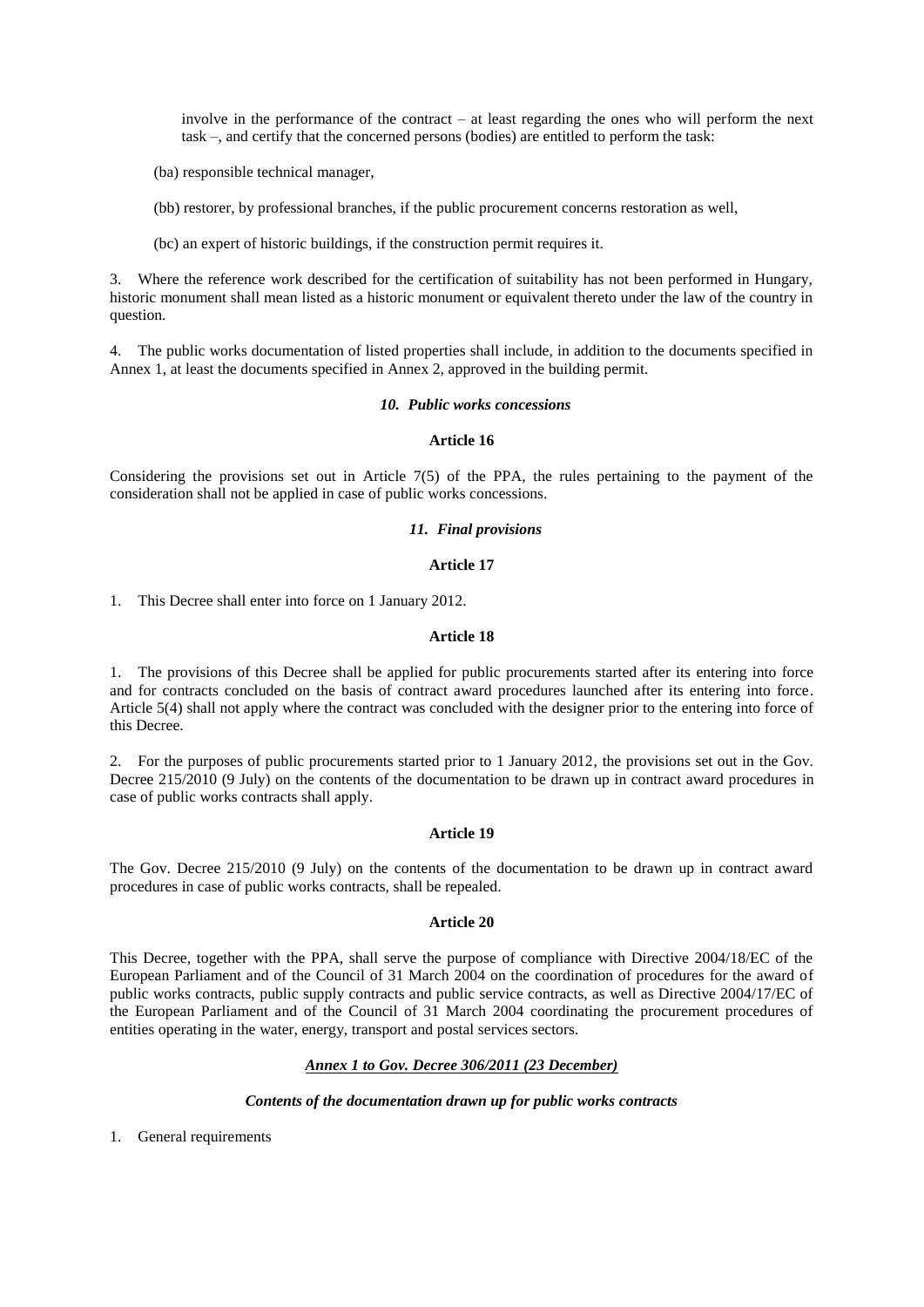- 1.1 The contents of the documentation shall include all the written documents and building plans made according to the stipulations set out in this Decree.
- 1.2 The documentation shall state in the detail needed considering the specificities of the professional field related to the nature of the building, the requirements regarding the content elements:
- 1.2.1 location, size, quantity of the parts of buildings, structural elements, built-in installations, etc.,
- 1.2.2 quality related and technical requirements concerning ready state,
- 1.2.3 circumstances, services affecting the construction of the building, the way of implementation,
- 1.2.4 any work to be carried out together with the public works, affecting substantially the tendering process, although not being considered as public works.
- 1.3 The documentation shall include at least the content elements specified by this Decree, shall be in line with the detailed requirements for content elements concerning the specificities of the professional field related to the nature of the building, and shall enumerate each part of work broken down according to the field of work and in the detail needed.
- 1.4 The documentation shall include at least:
- 1.4.1 basic data, inspections and surveys, technical specifications and plans, technical expert reports (e.g. conclusions and requirements related to frames, health protection and safety, as regards usability of the existing structures), which affect the carrying out of the work and are based on the necessary explorations regarding the existing building or part of building concerned,
- 1.4.2 reference to the acts of legislation which shall be complied with as a criterion of validity set by the contracting authority,
- 1.4.3 special requirements and circumstances in relation to working conditions,
- 1.4.4 circumstances which substantially affect the carrying out of the work, in particular restrictions of time and place and the weather conditions.
- 2. Requirements in detail
- 2.1 Basic data, documents:

2.1.1 Data which are characteristic for the building, building activity constituting the subject-matter of the public works:

2.1.1.1 precise designation – specified in the relevant regulations – of the building, building activity,

2.1.1.2 designation of the place of work of the building,

2.1.1.3 the determinant parameters of the building, building activity (efficiency, capacity, holding capacity, substantial size, etc.)

2.1.1.4 nature of the building activity (construction of a new building, reconstruction, extension, demolition, etc.)

2.1.1.5 the required starting date and completion date of the construction.

2.1.2 Preliminary documents(copies):

2.1.2.1 legally binding, enforceable and valid building permit (construction permit) in cases stipulated by an act of legislation,

2.1.2.2 exemptions and deviation permits.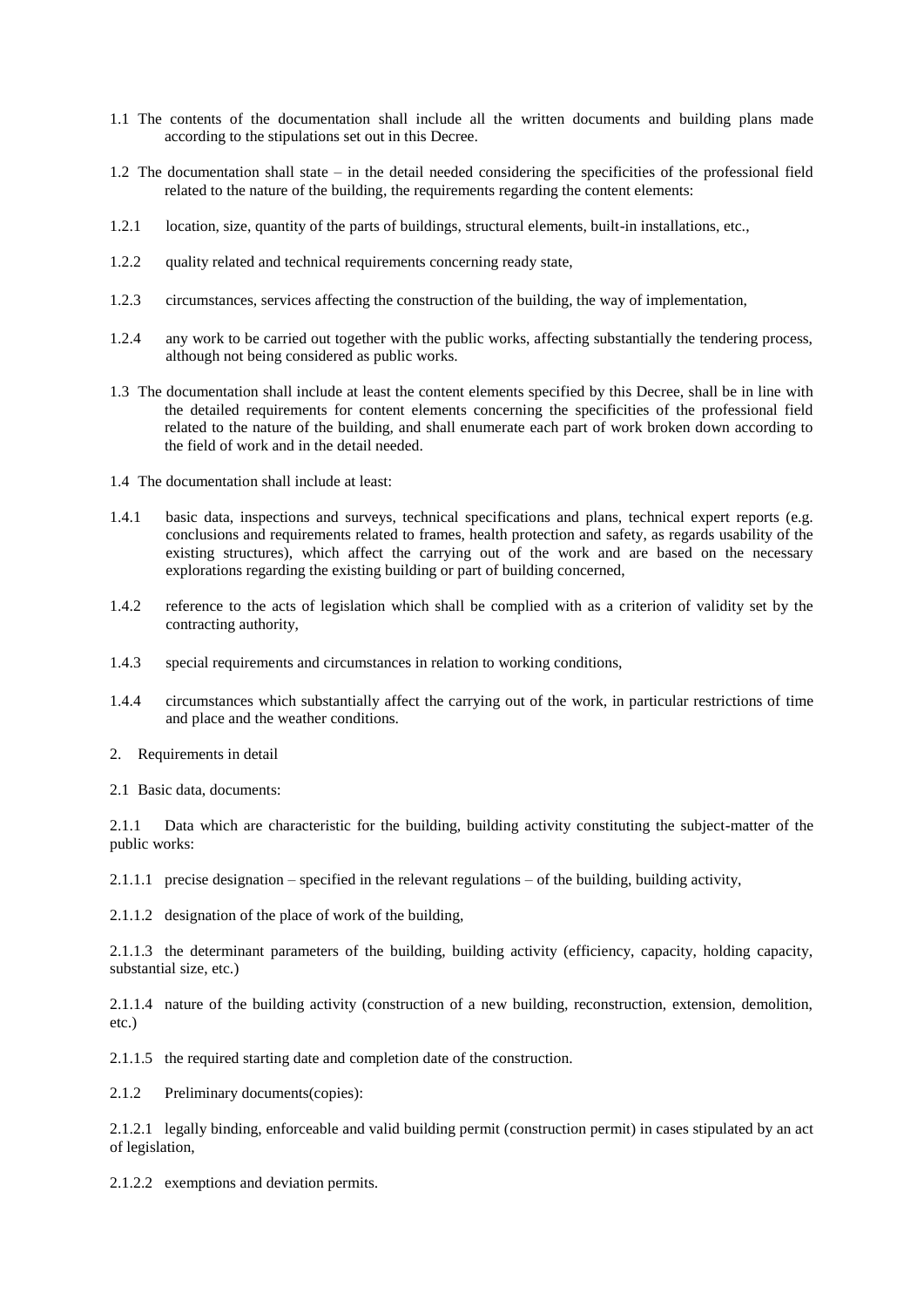2.1.3 Special requirements, circumstances, services defined by the contracting authority:

2.1.3.1 irregular circumstances, environmental factors which affect the building activity (keeping traffic uninterrupted, activity in progress of another contractor in the same area, requirements related to protection of environment, nature and national heritage, the limitation of working time, etc.),

2.1.3.2 services provided by the principal to the contract (availability of site building, electricity, building machine, implementation plan, etc.).

2.2 Public procurement technical specifications:

2.2.1 General description of the building, building activity:

2.2.1.1 deployment, environmental relations, intended purpose, function, technology, wheel-chair accessibility, operation, etc.),

2.2.1.2 enumeration of the parts of the building, functional units, premises, etc. – making reference to the building plans – and the detailed definition of the design, criteria, level of standards, equipment, etc. thereof.

2.2.2 Description of the intended technical solutions (parts of building, structures, installations, devices, wires, system elements, etc.) making reference to the building plans in a way that allows identification thereof:

2.2.2.1 by determining quality of materials, and other requirements, standards and technical criteria to be considered,

2.2.2.2 by presenting in detail suggested solutions which were developed in the technical documentation,

2.2.2.3 by determining possible scope of alternative, equivalent technical solutions.

2.2.3 Description of the requirements related to quality assurance, work safety and security

2.3 Technical plans:

2.3.1 site plan(s), which shall include the construction site, the existing, remaining and planned buildings and the buildings to be demolished, the vegetation, the determinant parameters of surface height as well as an outline of the connections between the buildings and the energy network, system of public utilities thereof,

2.3.2 general plans and floor plans, vertical and horizontal sections, longitudinal sections, cross sections, views, etc. on the basis of which the buildings and its parts, spatial location, parameters, structures, materials, installations, etc. may be determined, the quantitative statement may be checked and further detail drawings, technological plans, manufacturing plans and assembly plans as well as other technical plans needed for the implementation may be prepared,

2.3.3 detail drawings, the drawings of parts, structures of the building which may not be duly shown on the general plans as well as drawings of the assembly of such parts, structures.

2.4 The invitation for an unpriced budget according to Article 49(2).

## *Annex 2 to Gov. Decree 306/2011 (23 December)*

#### *Requirements in relation to historic monuments*

1. In case of public works contracts concerning historic monuments, the technical documentation shall include, in addition to the documents specified in Annex 1, the following documents, approved in the building permit:

1.1 summary of building history,

1.2 copies of archive plans and photos,